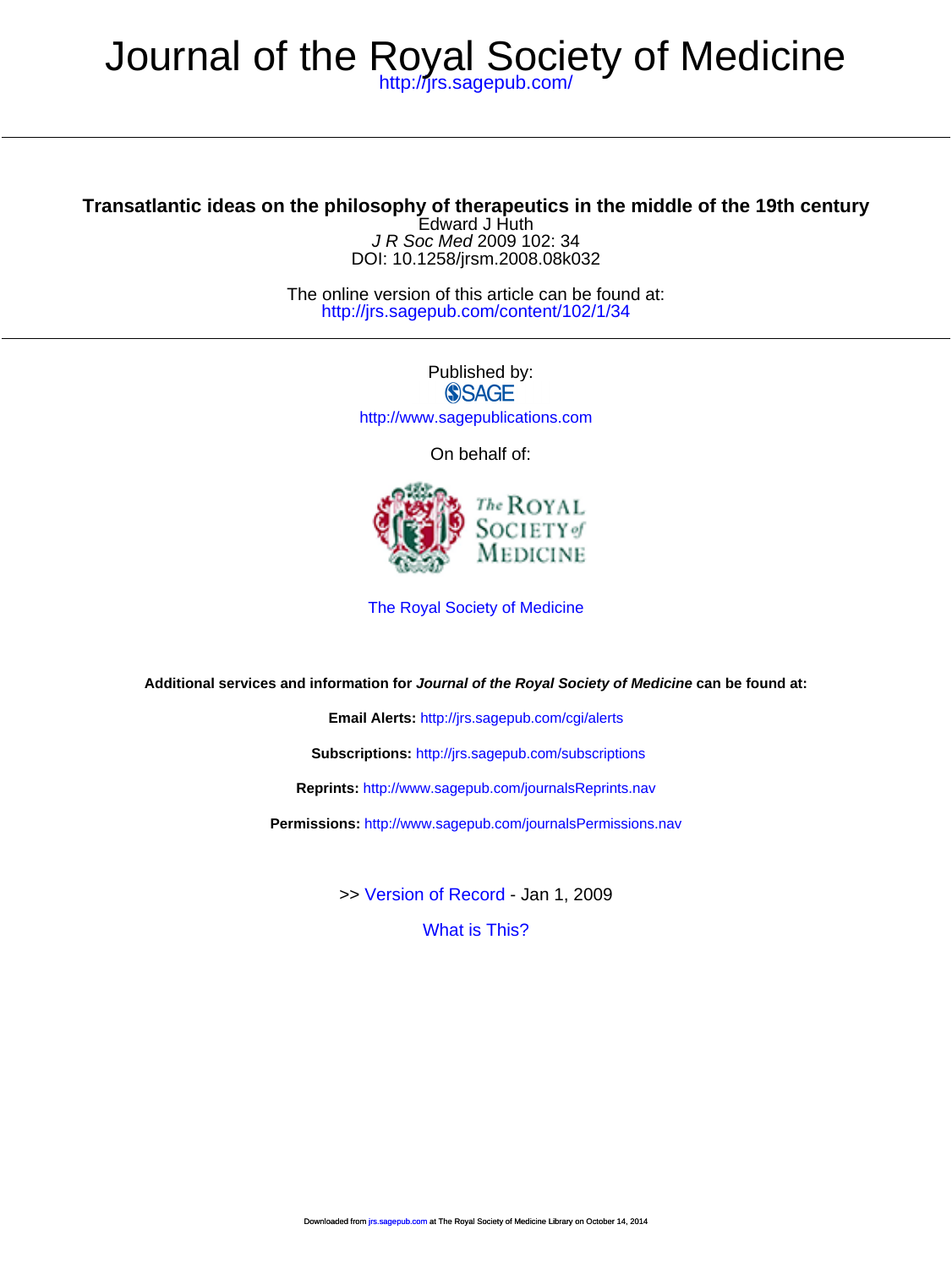### **FROM THE JAMES LIND LIBRARY**



# **Transatlantic ideas on the philosophy of therapeutics in the middle of the 19th century**

### Edward J Huth

1124 Morris Avenue, Bryn Mawr, PA 19010–1712, USA E-mail: EJHuth@aol.com

**DECLARATIONS** 

**Competing interests** None declared

> **Funding** None

**Ethical approval** Not applicable

> **Guarantor** EJH

**Contributorship** EJH is the sole

contributor

**Acknowledgements**

None

Early in the 19th century the move toward seeking numerical evidence in support of judgments on the efficacy of treatments advanced sharply with Pierre-Charles-Alexandre Louis' advocacy of *la méthode numérique* (the numerical method) through his case studies of blood-letting as a treatment.<sup>1</sup> This movement had begun prominently in the preceding century with Jurin's collection of numerical data on mortality from smallpox inoculation,<sup>2</sup> Lind's trial on the treatment of scurvy<sup>3</sup> and various British calls for numerical evidence on treatments.<sup>4</sup> But Louis' strong advocacy provoked passionate debates in the Académie des Sciences in Paris, which had their own important consequences. Among these was the publication in 1840 of *Principes Généraux de Statistique Médicale* by Jules Gavarret.<sup>5</sup>

In Chapter III of his *Principes*, Gavarret set forth explicit, detailed criteria for endeavouring to ensure that the characteristics of different groups of patients receiving different treatments (such as had been assembled for comparison by Louis) were sufficiently similar to allow confident inferences about effects of treatment. But more important in Chapter III from our perspective today was Gavarret's approach to inferential statistics for conclusions about the value of a treatment. He was critical of Louis' simply taking a single mortality datum as conclusive evidence for a judgment on the superiority of a treatment, demonstrating<sup>5</sup> that Louis' mortality rate after treatment of 140 cases of typhoid fever could not be taken to be simply the 37% he reported from those cases but could, in other circumstances with 140 cases, range from 26% to 49%. Gavarret then goes on in his text to apply his time's equivalent of the calculation of confidence intervals (the probability calculation of 'limits of oscillation') to examples of mortality data for two different treatments of the same disorder<sup>5</sup> to indicate the degree of certainty one could apply

to a conclusion of the superiority of one treatment over the other from those data.

Gavarret's book received the attention of many Europeans,<sup>6</sup> some welcoming his analytical approach, others dismissing it. But it appears to have received little, or no, attention in the United States except for that of Elisha Bartlett, in his *An Essay on the Philosophy of Medical Science.*7,8 How did Bartlett, this distant American, come to link his views to those of Gavarret?

Bartlett's *Essay* was published four years after Gavarret's *Principes* and eight years after Bartlett's year in Paris. The *Essay* is a complex work with a wide perspective on applications of scientific thinking and method in many aspects of medicine. Its 36 chapters are divided into two parts: *Part I, Philosophy of Physical Science*, which draws heavily on physics for principles underlying scientific thought, and *Part 2, Philosophy of Medical Science*, in which Bartlett considers anatomy, physiology, pathology, diagnosis and therapeutics in the light of the principles of science considered in Part I.

Most of what Bartlett says in Part I is unarguable, drawing as it does on the views of internationally eminent scientists who preceded Bartlett. But one part, with its ambiguity about the function or non-function of hypothesis in science, came up years later as vulnerable to adverse criticism. This section comes in Part I's Chapter IV, which opens with Bartlett's 'Proposition Fourth'.

*A hypothesis is an attempted explanation, or interpretation, of these ascertained phenomena, and relationships, constituting science; and it is nothing else. It consists in an assumption, or a supposition of certain other unascertained, and unknown phenomena, or relationships. It does not constitute and [*sic*] essential element of science. All science is absolutely independent of hypothesis.*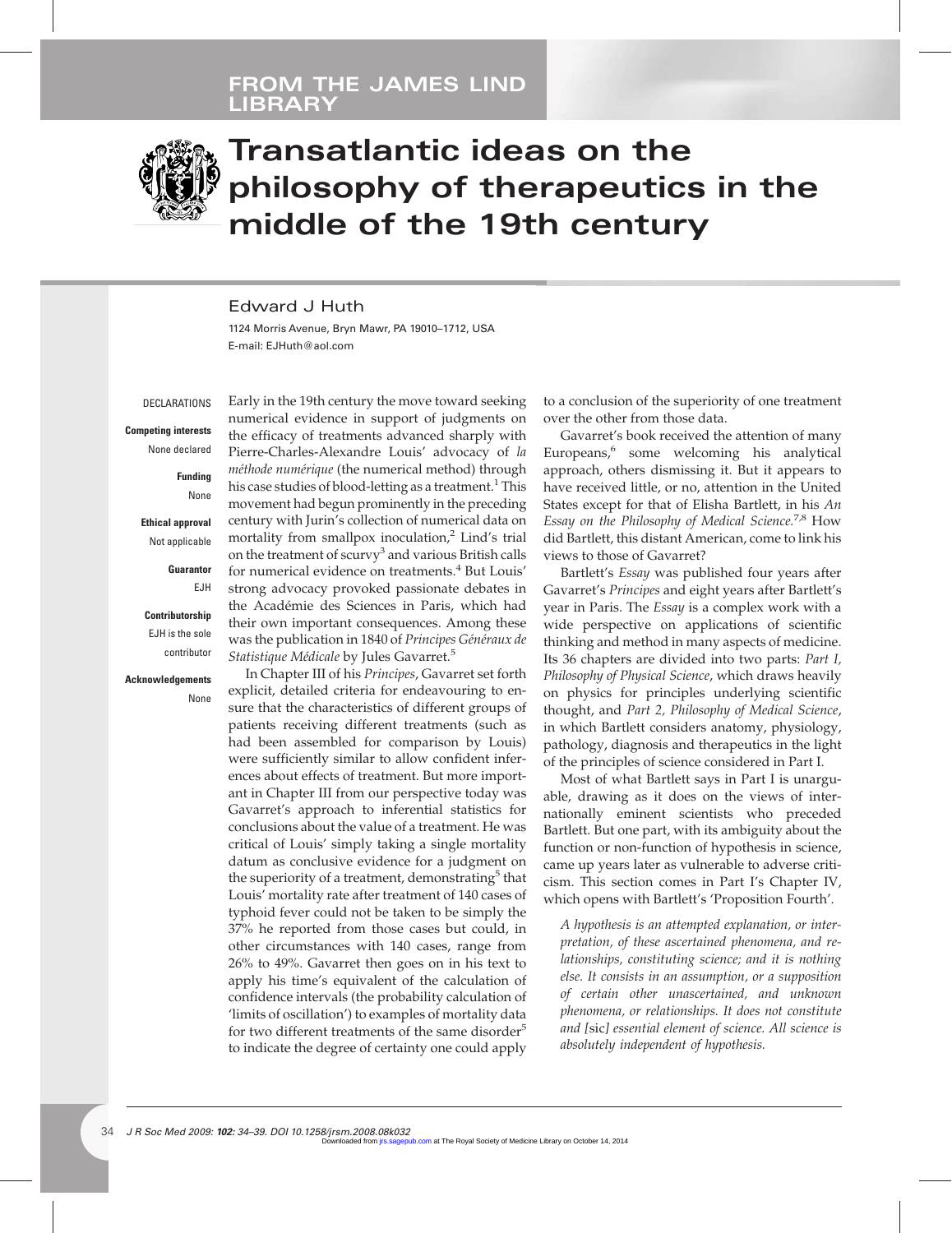As I shall comment later, twentieth-century medical historians have judged Bartlett's *Essay* to have been a major advance in thinking about evidence in therapeutics in its time, despite its failure to influence practice then. However, one American medical historian, Lester King, has been adversely critical of Bartlett's *Essay*, complaining that Bartlett failed to understand the importance of hypothesis in the scientific method. But I think  $King<sup>9</sup>$  paid too much attention to what appears to me to be Bartlett's critical view of hypotheses as the sole basis for judgments, such as those on the value of a treatment. Bartlett did concede farther along in this Chapter IV that an hypothesis could serve as a direction for research.

*Without qualifying, in any degree, the doctrine which I have been endeavoring to elucidate, that all science is independent of hypothesis, I am quite willing to admit, that the hypothesis has often been of service to science, in suggesting, guiding and directing its researches. I am willing to go further than this*. *and to admit, at least the possibility* . *that the researches thus suggested and directed, may lead, ultimately, to the positive demonstration of the assumed phenomena, constituting the theory.*

But certainly Bartlett does not go further in Part I and discuss specifically how hypothesis might function in research in medicine. Bartlett's view in Part I was, in fact, echoed almost a century later by as an astute practitioner of clinical science as Thomas Lewis.<sup>10</sup>

*Except in those sciences which deal with the intangible or with events of long past ages, no treatises are to be found in which hypothesis figures as it does in medical writings. The purity of a science is to be judged by the paucity of its recorded hypotheses. Hypothesis has its right place, it forms a working basis; but it is an acknowledged makeshift, and, at the best, purpose unaccomplished. Hypothesis is the heart which no man with right purpose wears willingly upon his sleeve.*

For this commentary much of Part II is irrelevant to the history of calls for reliable evidence for judgments on treatments. The relevant sections come when Gavarret surfaces in Chapter XI of Part II with its specific consideration of statistical principles needed to decide on the certainty of a datum, in this case a numerical average (Bartlett's 'an

average result'). The page numbers given for the excerpts that follow are those in the original 1844 edition.

*Let us now endeavour to see by* what method . *individual facts, phenomena, and relationships, can be generalized, so as to constitute the laws or principles of the science of life.* . *I have spoken of the law of the distribution of births between the two sexes. What is this law? and how is it ascertained?* .*. The true law of this proportion of the sexes at birth is seen [with extended investigation] gradually evolving itself from the study and analysis of a great* number of facts*.* . But *[an]* average result is not to be taken as the positive and absolute*. The result is still subject to a certain degree of variableness, or fluctuation; the amount of which can be ascertained by an arithmetical process, the elements of which are to be found in the numbers themselves, and which is known as the* calculation of probabilities*. (pp. 152–4)*

Here Bartlett is referring to Gavarret's *le calcul des probabilités* (probability calculation) for determining *les limites d'oscillation*, known in today's medical statistics as the confidence interval. In a footnote here Bartlett specifically credits Gavarret for the data on sex ratios at birth he uses to illustrate the principle he is developing.

A few pages later Bartlett takes up this principle as it should be applied to judgments on the efficacy of treatments.

*Amongst these laws, there is no one of so much interest and importance, as that of the therapeutical relationships of disease; and there is no one, the determination of which requires a more rigorous adherence to the methods and conditions laid down in the foregoing pages. ...* I shall enter into a *somewhat detailed exposition of the subject before us, in its connexion with therapeutics, or the treatment of disease; for the materials of which exposition, I am almost entirely indebted to the admirable treatise of M Gavarret, on* Medical Statistics*. (p. 159)*

This passage is followed by several pages on which Bartlett reviews the conditions set forth by Gavarret in his *Principes* that should be met to insure comparability of facts or phenomena.

*The first condition, in the establishment of any therapeutical principle, or law, is this – that the*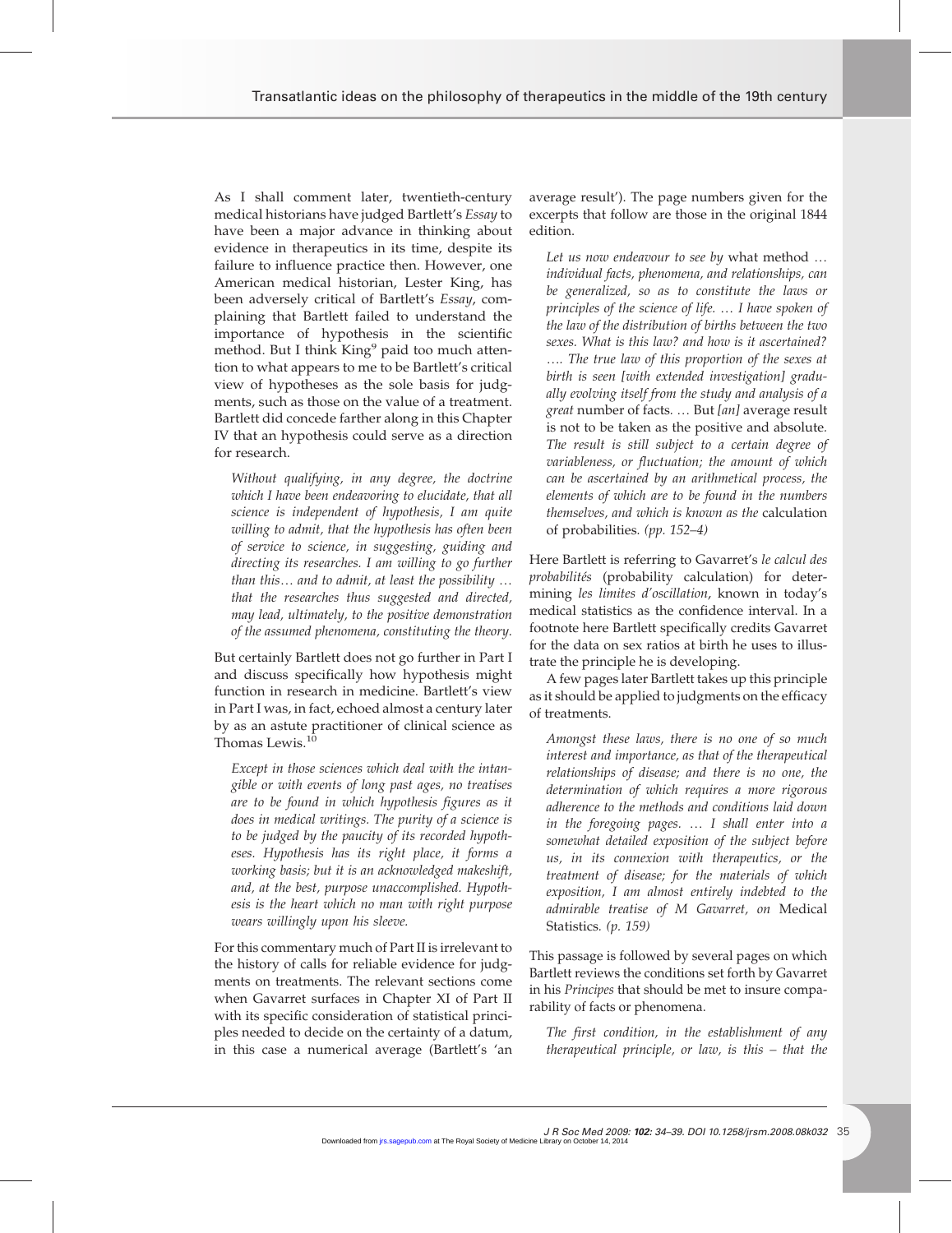*facts, or phenomena, the relationships of which are to be investigated, shall be sufficiently fixed and definite to be* comparable*. The elements of this condition are thus stated by M. Gavarret. The subjects of the disease, whatever it is, which is to be studied, ought to be taken from the same locality, and from the same classes of population; and the hygienic circumstances surrounding these subjects, during the treatment of the disease, should also be the same. These precautions, it is easy to see, are necessary, in order to render the individual cases of disease* comparable*.* .

*In the second place, the disease, to be studied, should be susceptible of a clear and positive diagnosis.* . *When the law that we are in search of is that of the effects of any given plan of treatment, upon any given disease, considered nosologically, or as a whole,* every case of the disease that presents itself*, should be taken into account, whatever may be its stage, its degree of severity, or its complications. There should be no selection of cases.* .

*In the third place, the method of treatment which is to be applied should be defined as distinctly and as clearly as possible. (pp. 159–62)*

These conditions, paraphrased here by Bartlett from Gavarret's 1840 statement of them in *Principes*, are, obviously, difficult to meet except in the most carefully designed and executed clinical trial. By the second half of the 20th century, the challenge of ensuring that like will be compared with like had been dealt with by the introduction of random allocation of patients to two or more treatment comparison groups.

Bartlett's restatement of Gavarret's conditions are followed by an emphasis on the necessity of studying large numbers of cases and of applying his use of the probability calculation to data gathered for judgments on treatments.

. *The effects of the treatment upon the disease can result only from an examination and analysis of a* great number *of individual instances, and by an application to the average result, of the calculation of probabilities. The law, whatever it is, may be relied upon, as positive and absolute, just in proportion to the* fixed *and* uniform *character of the compared facts, and to the* greatness of their number.*. I shall conclude this portion of my subject with one or two illustrations, taken from the work of Gavarret, showing the necessity of an examination and analysis of* large numbers of cases*, in order to arrive at any safe or positive results in regards to the effects of any particular remedy, or mode of treatment, in any given disease; and the danger of receiving the average observed result of any given treatment, as the true expression of the law, in all cases where the number of instances is small. (p. 164–5)*

That Bartlett drew so extensively in 1844 on Gavarret's *Principes* suggests strongly that he continued to read contemporary French medical literature after his return to the United States in 1827. There is no indication in his *Essay* that he relied on someone else's translation of *Principes*, so we must presume that he had a good command of French, probably based in large part on his 1826 year in Paris. This presumption is supported by his having translated from French in 1831 some of the biographical sketches of contemporary Parisian physicians and surgeons $11$  originally published in Paris by Jean Louis Hippolyte Peisse.<sup>12</sup>

Many pages later in *An Essay* comes evidence that he also paid close attention to British medical literature.

*Even the rigorous numerical method of Louis, although it has been very slowly and reluctantly received into the modern medical mind of Great Britain, was adopted and followed, to a considerable extent, by some of her old observers, with whose names I have already graced these pages. Amongst these I may mentioned particularly, Dr. Thomas Percival, of Manchester, who exhibits very strongly his fondness for positive numerical data, in a volume of* Medical Essays*, published as long ago as 1776; Dr. William Brown, of Edinburgh; William Woolcombe; John Chyne, in nearly all his Hospital Reports; and to these may be added, more recently, Dr. James Craufurd Gregory; Dr. David Cragie; Dr. William Henderson; Dr. John Reid, and Dr. Alexander P. Stewart. (pp. 304–4)*

In footnotes appended to some of these names, the dates of publications of some of these men make clear that at least some of these British physicians 'thought numerically' well before Louis' strong advocacy of 'the numeric method'. But a remark a page earlier makes clear his opinion that British physicians up to his time, in general, did not think 'numerically'.

*The principal defects of the British school are its want of comprehensiveness, of rigorous and positive*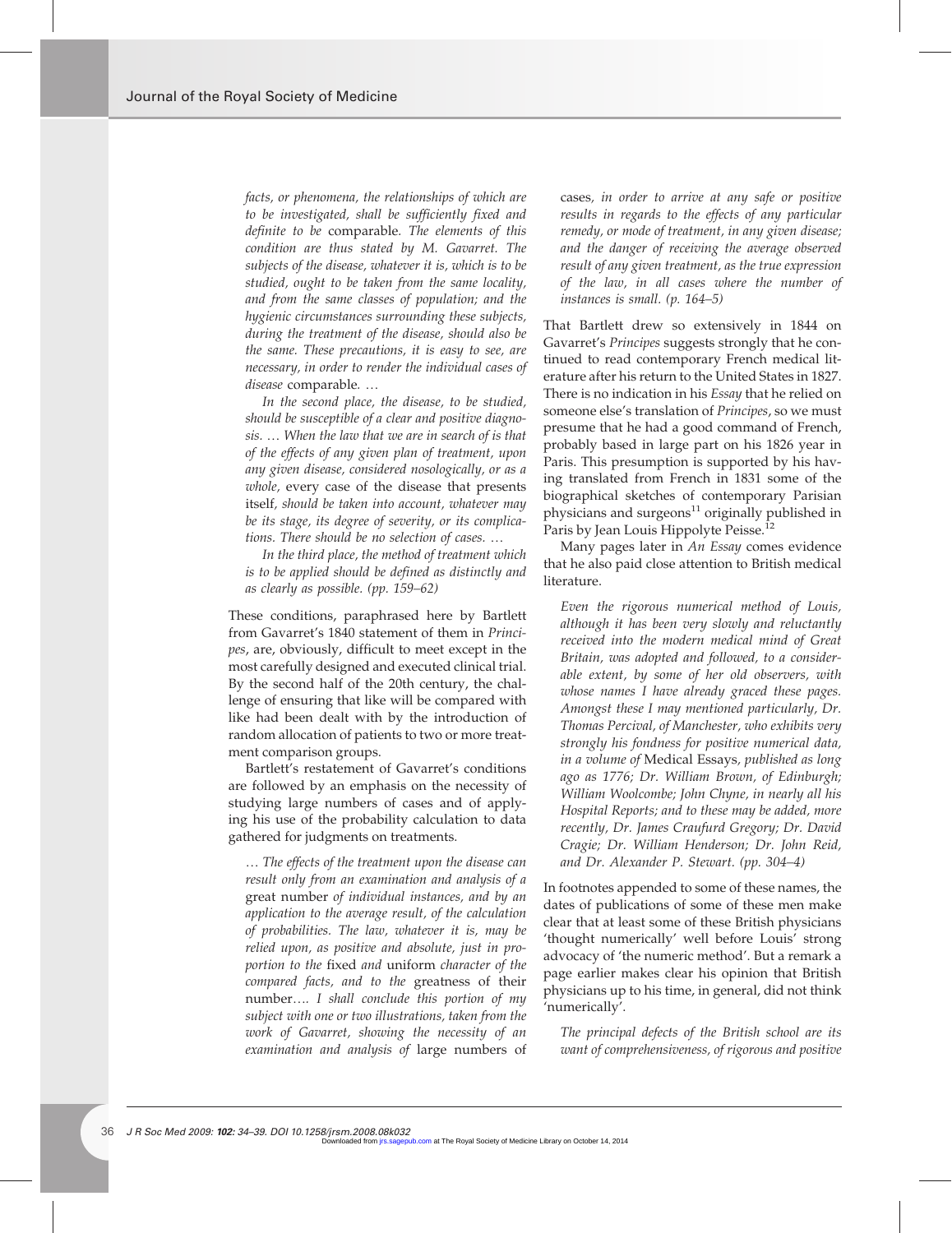*conclusions, and the habit of mixing up, with its observations, reasonings and interpretations altogether hypothetical in their character; and then of regarding these reasonings as more important, more valuable, more essential to the constitution of science, than the observations upon which they are founded. (p. 302)*

What influence did Bartlett's *Essay* have on his American contemporaries in medicine? If we judge by whether it stimulated systematic attention to gathering numerical data relevant to judgments on treatment and analyzing them for the certainty with which one could accept conclusions drawn from them, probably none, or, at least, very little. Much the same can be said of Gavarret's *Principes* for both American and European medicine. But if we can judge from William Osler's opinion rendered half a century later, many of Bartlett's contemporaries must have been impressed with his *Essay*, which would account for Osler's judgment.<sup>13</sup>

*'An Essay on the Philosophy of Medicine', 1844, a classic in American medical literature, is the most characteristic of Bartlett's works, and the one to which in the future students will turn most often, since it represents one of the most successful attempts to apply the principles of deductive reasoning to medicine, and it moreover illustrates the mental attitude of an acute and thoughtful observer in the middle of the century.*

Bartlett's *Essay* was reviewed in many American medical journals of the time<sup>8</sup> and, presumably, read by many of his contemporaries. His much later work, *The Philosophy of Therapeutics*, <sup>14</sup> written about 1852, remained unpublished for many years. Fortunately it has been reconstructed by William E Stempey from Bartlett's manuscript, now in a collection at the University of Rochester Library, Rochester, New York. Stempey's reconstruction is part of his truly comprehensive monograph, *Elisha Bartlett's Philosophy of Medicine.*<sup>8</sup> This monograph includes not only Stempey's reconstruction of *Philosophy*. , <sup>15</sup> but also a re-publication of Bartlett's *Essay*, with the page numbers of the original version indicated in this modern version.

Bartlett must have remained concerned with the proper principles guiding judgments on treatments because he turned again close to a decade later to writing his for-years-unpublished *The*

*Philosophy of Therapeutics*. <sup>15</sup> To a degree *Philosophy* repeats much of the same reasoning as *An Essay* but with perhaps sharper statements of its central points. Near its beginning he emphasizes that we – in his time – cannot determine from what we know of the origins and nature of a drug what causes its effects. Note that the page references for these excerpts are to Stempey's published reconstruction of *Philosophy*.

*The natural history of cinchona, its botanical character and relations, its geographical distribution, its anatomy and physiology, its chemical constitution, do not involve in any way its therapeutical properties; they do not even indicate them, or throw any light upon them. (p. 198)*

Much of this is no longer true; the development of pharmacology toward the end of the 19th century and the beginning of the 20th century began to throw light for many drugs on the relation between the chemical composition of a drug and its effects. A few pages later he sharpens points he made earlier in *An Essay* on the conditions needed to legitimatize conclusions about the efficacy of a treatment.

*The first essential and fundamental condition of all therapeutical science, is to fix as far as possible,* . *its variable and fluctuating element. The problem to be solved is this: given a certain pathological condition or process, and a certain substance or agent, or a combination of substances and agencies of the* materia medica*, – to find the true relation between them, – to ascertain the changes effected in the former by the latter. ... The more nearly the several individual cases of disease, with which we are dealing approach each other – the more exactly alike they are – the more nearly they represent equal quantities or forces, the more absolute and complete will our solution become. The means for securing as far as possible, this essential primary condition, may be briefly stated.*

*First: The general hygienic conditions and history of the subjects of the diseases should be substantially the same.* . *It would not be safe, for instance, to compare any two modes of treatment of typhus, one mode tried upon the comfortable and educated classes – and the other upon the inmates of an alms house. Into what enormous error should we be led, in comparing two methods of treating pneumonia – one of them in cases of temperate, and the other in cases of intemperate subjects!*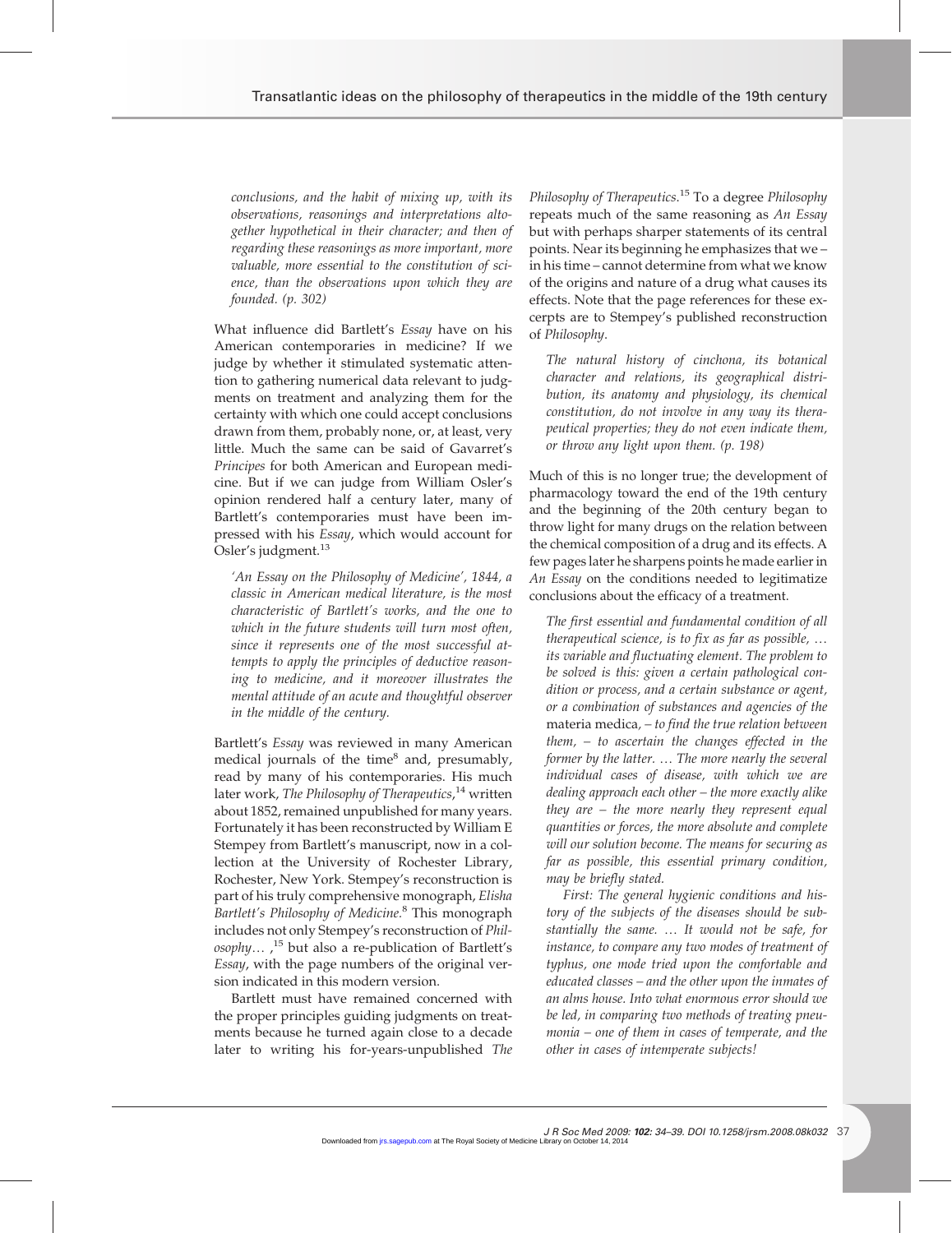*Second: The subjects of the disease should be within certain limits, of the same age. Age is a very important element in the natural history of a disease.* .

*Third: The subjects of the disease should be of the same sex.* .

*Fourth: There may be certain special conditions which are to be considered, for instance, the state of pregnancy.* .

*Fifth: The general extent, severity, and character, of the cases, should be substantially the same.* .

*Sixth: The period of the disease at which treatment is commenced, and during which it is continued should be substantially the same.* .

*Seventh: The method of medication should be as simple as possible.* .

*Finally, after having fulfilled all these conditions, our observation must embrace an adequate number of instances. This adequate number will vary under different circumstances, and in different diseases; but in most cases, as a general rule, it must be large; and the larger the number the more positive and certain will our conclusions be. (pp. 201–2)*

These 'conditions' clearly echo those Bartlett made in his *Essay*, where he credited Gavarret with the same perspective. His failure to credit Gavarret here may stem only from the unfinished character of the manuscript of *Philosophy*. Bartlett goes on to emphasize the importance of an observer's judging treatment results with no preconceived convictions and a fully open mind in considering the observations made.

. *There are two* . *qualities essential to a competent and trustworthy observer, to which I refer. The first of these is what may be called scientific probity or integrity – truthfulness – supreme love of the truth; – unqualified and unswerving allegiance to the truth – whatever the scientific focus and consequences might be* .

*Closely allied to this is what may be called scientific indifference to the results of our observations, a quality of mind of most rare and difficult attainment, but most essential to the trusty and true observer. He must see clearly that the scientific truth he seeks is in nature – not in his thoughts or wishes – and that his sole function is to find where and what it is. The various passions of the human heart may dread or may desire, this issue or another: – but science asks one only question. And that is – What is? (pp. 201–3)*

In the rest of *Philosophy* Bartlett discusses in detail his view of the central principles that should be inherent in a science of therapy. He closes with unequivocal statements bearing his conviction that the central reason for medicine's existence is to treat the ill.

*The science of medicine issues finally in the end of therapeutics. This is its consummation – its great end and purpose. Anatomy, physiology, pathology, – the entire natural history of disease – materia medica – all are preliminary, more or less direct and essential, for the cure or mitigation of disease.* . *The great purpose of this study is to make the physician; and the physician is he who, within the limits and conditions of his science and art, prevents, mitigates, and cures disease. (pp. 211–12)*

Why did Bartlett not finish *Philosophy* and get it published? He died in 1855 at the end of an illdefined illness with leg pains and difficulties in walking. One speculation<sup>16</sup> was that he suffered from lead poisoning. Conceivably, he may have suffered from tabes dorsalis, which could account for both 'paralysis' and leg pains, a tertiary manifestation of syphilis he might have acquired during his 1826 stay in Paris, but this diagnosis might not clearly account for his death. Some of the citations earlier in this commentary make clear his sterling reputation among contemporaries even if they were not influenced by his pioneering views on the evidence needed for judgments on treatments.

As commented above in discussing King's adversely critical view of *Essay*, judgments in the twentieth century of Bartlett's contributions in his *Essay* have generally been favorable. One, which I believe is characteristic of others, is that of Cassedy. $17$ 

*The fullest American exposition of the numerical point of view in medicine was formulated by Elisha Bartlett in 1844*.*. [He] did not simply restate the well-known concepts of Louis; he incorporated also the far more sophisticated numerical vision of Louis's Parisian contemporary, Jules Gavarret. Gavarret, several generations ahead of his time, had outlined in 1840 some of the potentialities for mathematics in medical-statistical analysis, including the calculus of probabilities.*

In calling for numerical evidence on the value of a treatment, it is clear that Bartlett simply had in mind assembling observations made on similar